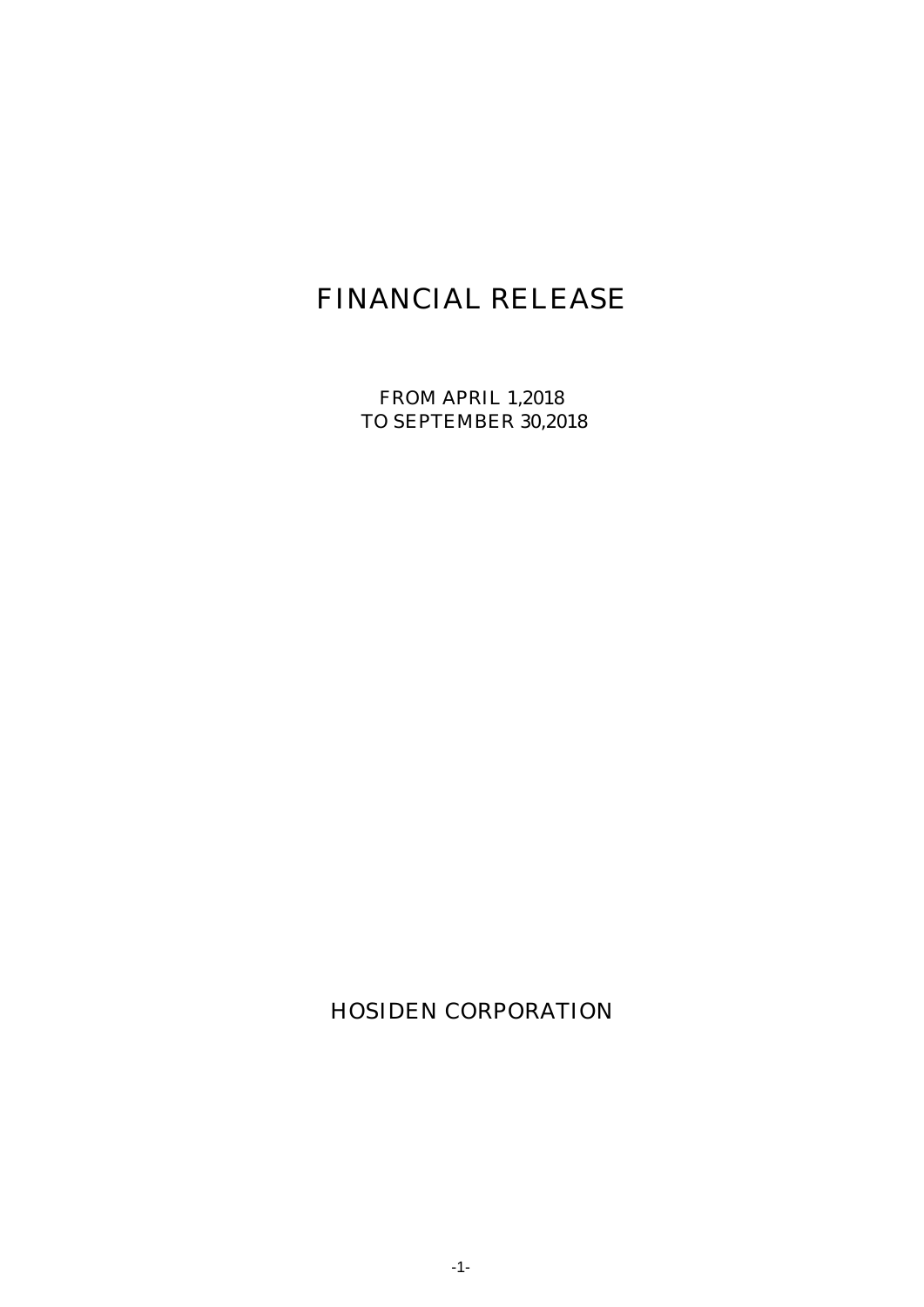#### 1. Consolidated Results For The Six Months Ended September.30, 2018

#### (1)Consolidated Operating Results(Six months ended Sep.30 ,2018)

| (1) Consolidated Operating Results (Six months ended Sep. 30, 2018) |                  |       |                         |       | Percentages indicate year - on - year changes |      |                 |                                            |
|---------------------------------------------------------------------|------------------|-------|-------------------------|-------|-----------------------------------------------|------|-----------------|--------------------------------------------|
|                                                                     | <b>Net Sales</b> |       | <b>Operating Income</b> |       | <b>Ordinary Income</b>                        |      |                 | Profit attributable to<br>owners of parent |
|                                                                     | Millions of yen  |       | % Millions of yen       |       | % Millions of yen                             | $\%$ | Millions of yen | $\%$                                       |
| Six months ended Sep.30,2018                                        | 135.995          | (3.5) | 5.712                   | (3.5) | 9.157                                         | 37.3 | 6.991           | 20.3                                       |
| Six months ended Sep.30,2017                                        | 140.905          | 145.2 | 5.919                   |       | 6.669                                         |      | 5.809           |                                            |

|                              | Net Income<br>Per Share | <b>Diluted Net</b><br><b>Income Per Share</b> |
|------------------------------|-------------------------|-----------------------------------------------|
|                              | Yen                     | Yen                                           |
| Six months ended Sep.30,2018 | 117.58                  | 109.88                                        |
| Six months ended Sep.30,2017 | 97.71                   | 96.58                                         |

#### (2)Consolidated Financial Position(As of Sep.30,2018 and as of March.31,2018)

|                     | <b>Total Assets</b> | <b>Net Assets</b> | <b>Shareholders' Equity Ratio</b> |
|---------------------|---------------------|-------------------|-----------------------------------|
|                     | Millions of yen     | Millions of yen   | %                                 |
| As of Sep. 30, 2018 | 144.776             | 92,598            | 64.0                              |
| As of Mar.31,2018   | 138,192             | 86,992            | 63.0                              |

#### 2.Dividends(Years ended March.31,2018 and the year ending March.31,2019)

|                 | Dividends per Share(Yen) |             |             |          |        |  |
|-----------------|--------------------------|-------------|-------------|----------|--------|--|
|                 | 1st quarter              | 2nd quarter | 3rd quarter | Year-end | Annual |  |
|                 | Yen                      | Yen         | Yen         | Yen      | Yen    |  |
| 2018            | <b>1</b>                 | 5.00        |             | 15.00    | 20.00  |  |
| 2019            | $\overline{a}$           | 10.00       |             |          |        |  |
| 2019(Projected) |                          |             |             | 10.00    | 20.00  |  |

#### 3.Consolidated Forecasts for the year ending March.31,2019

Percentages indicate year - on - year changes

|                           | <b>Net Sales</b> |     | <b>Operating Income</b> |        | <b>Ordinary Income</b> |       | Profit attributable to<br>owners of parent |        | Net Income Per Share |  |
|---------------------------|------------------|-----|-------------------------|--------|------------------------|-------|--------------------------------------------|--------|----------------------|--|
|                           | Millions of ven  |     | Millions of ven         | %      | Millions of ven        | %     | Millions of ven                            | %      | Yen                  |  |
| Year ending March.31,2019 | 310.000          | 3.5 | 10,000                  | (23.3) | 10.000                 | (5.2) | 7,500                                      | (26.7) | 126.14               |  |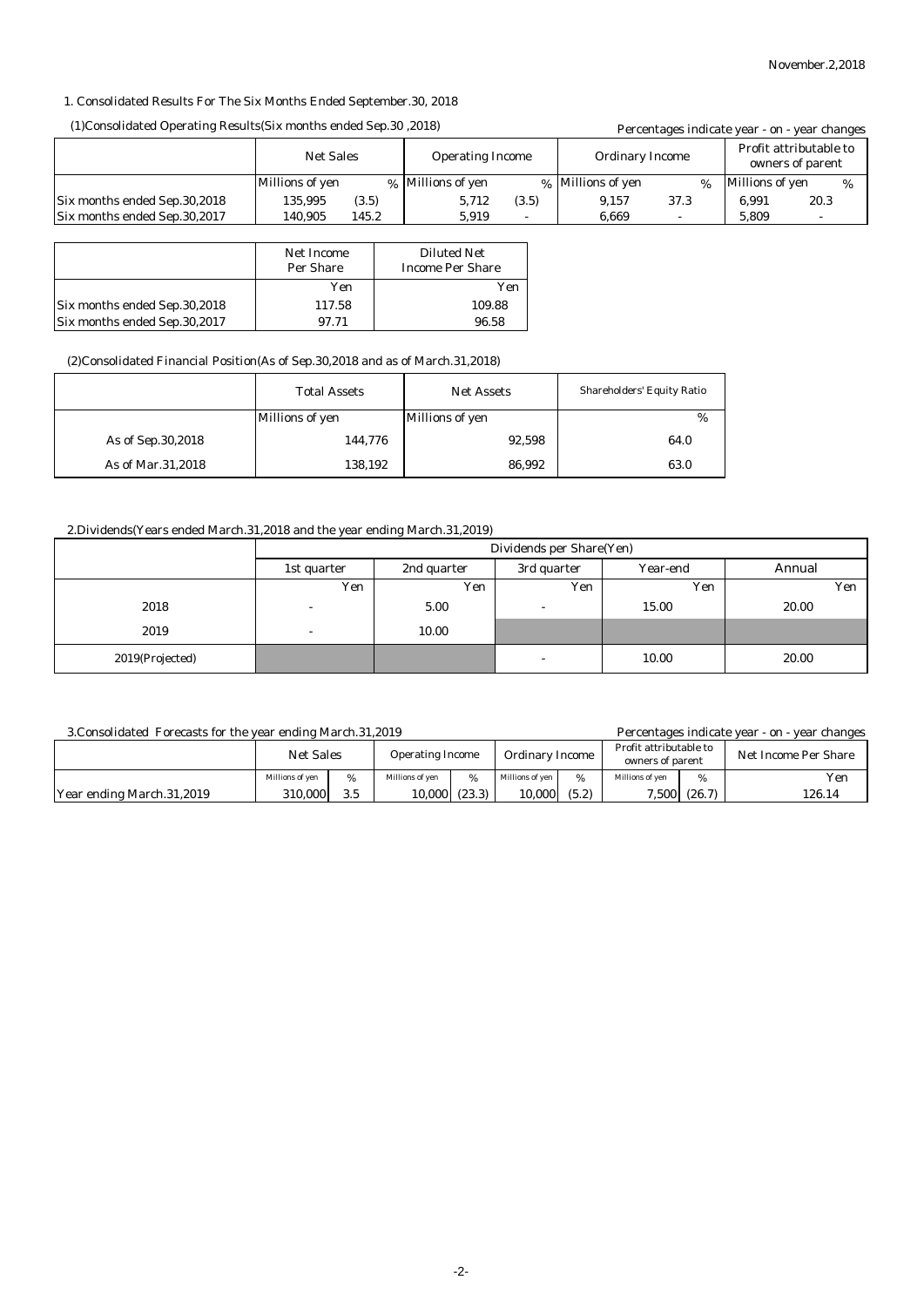## CONSOLIDATED BALANCE SHEET

Yen (millions)

| <b>ASSETS</b>                                     |                     |                   |
|---------------------------------------------------|---------------------|-------------------|
| <b>ACCOUNT ITEMS</b>                              | As of March.31,2018 | As of Sep.30,2018 |
| <b>Current assets</b>                             |                     |                   |
| 1. Cash and deposits                              | 45,087              | 38,384            |
| 2. Notes receivable and accounts receivable-trade | 30,494              | 40,835            |
| 3. Short-term investment securities               | 8,100               | 2,601             |
| 4. Inventories                                    | 28,869              | 37,285            |
| 5. Other current assets                           | 4,751               | 4,590             |
| 6. Allowance for doubtful receivables             | (25)                | (26)              |
| <b>Total of current assets</b>                    | 117,279             | 123,672           |
| <b>Fixed assets</b>                               |                     |                   |
| Property, plant and equipment                     | 13,998              | 14,361            |
| <b>Intangible assets</b>                          | 339                 | 327               |
| <b>Investments and other assets</b>               |                     |                   |
| 1. Investment securities                          | 5,170               | 4,968             |
| 2. Other investments                              | 1,758               | 1,857             |
| Allowance for doubtful receivables                | (353)               | (410)             |
| Total of investments and other assets             | 6,575               | 6,415             |
| <b>Total of fixed assets</b>                      | 20,913              | 21,104            |
| <b>Total assets</b>                               | 138,192             | 144,776           |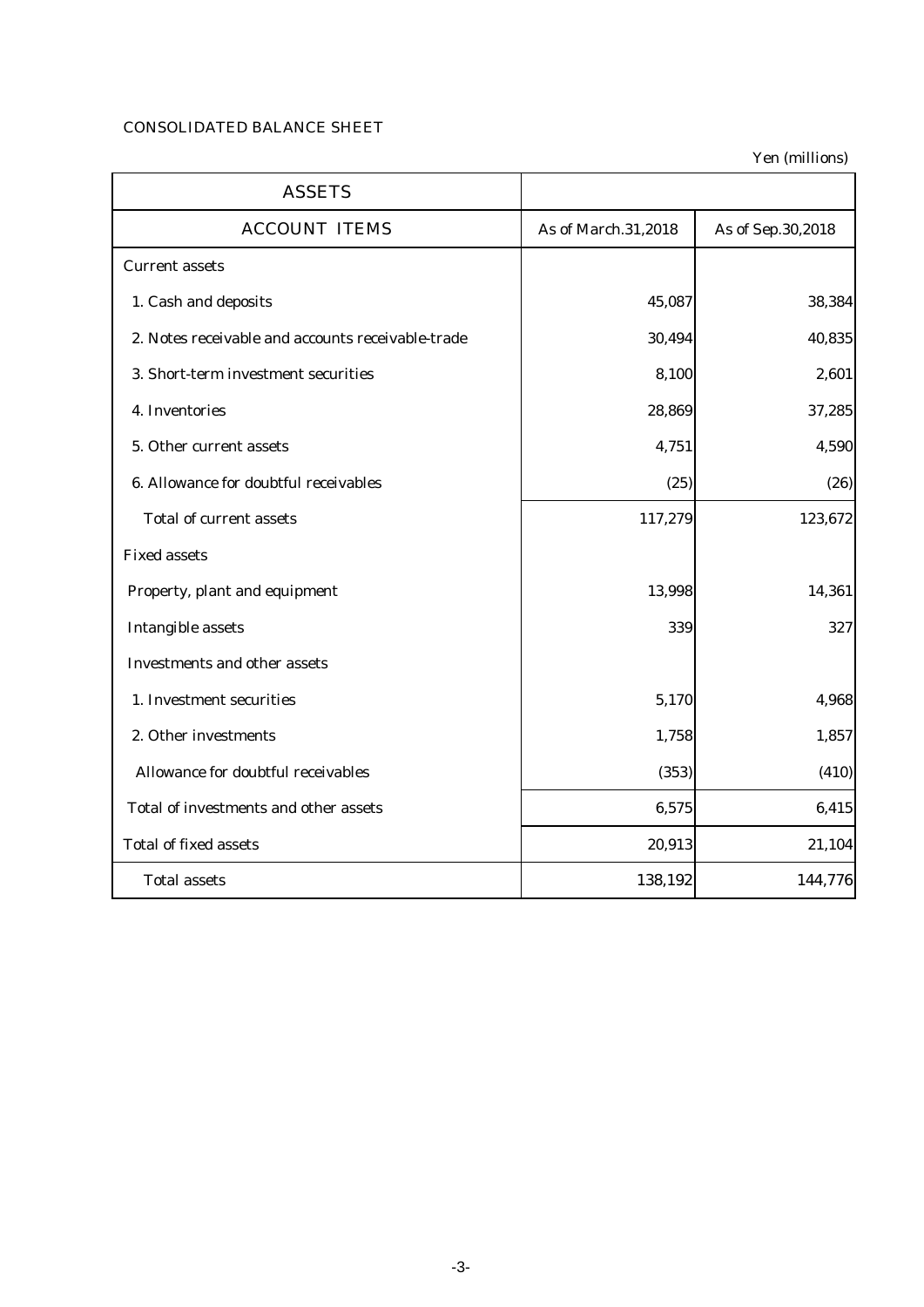Yen (millions)

| <b>LIABILITIES</b>                                                |                     |                   |
|-------------------------------------------------------------------|---------------------|-------------------|
| <b>ACCOUNT ITEMS</b>                                              | As of March.31,2018 | As of Sep.30,2018 |
| <b>Current liabilities</b>                                        |                     |                   |
| 1. Notes payable and accounts payable-trade                       | 24,390              | 25,261            |
| 2. Short-term debt                                                | 5,064               | 3,702             |
| 3. Income tax payable                                             | 1,320               | 1,781             |
| 4. Other current liabilities                                      | 4,607               | 4,518             |
| <b>Total of current liabilities</b>                               | 35,383              | 35,263            |
| Long-term liabilities                                             |                     |                   |
| 1. Convertible bond-type bonds with subscription rights to shares | 10,137              | 10,126            |
| 2. Retirement allowance                                           | 4,481               | 4,581             |
| 3. Other long-term liabilities                                    | 1,197               | 2,206             |
| <b>Total of long-term liabilities</b>                             | 15,816              | 16,914            |
| <b>Total liabilities</b>                                          | 51,199              | 52,178            |
| <b>SHAREHOLDERS' EQUITY</b>                                       |                     |                   |
| Owner's equity                                                    |                     |                   |
| 1. Common stock                                                   | 13,660              | 13,660            |
| 2. Additional paid-in capital                                     | 19,596              | 19,596            |
| 3. Retained earnings                                              | 60,658              | 66,757            |
| 4. Treasury stock                                                 | (7, 750)            | (7, 750)          |
| Total of owner's equity                                           | 86,165              | 92,264            |
| Accumulated other comprehensive income                            |                     |                   |
| 1. Unrealized gains on other securities                           | 2,298               | 2,368             |
| 2. Foreign currency translation adjustments                       | (1,703)             | (2, 228)          |
| 3. Remeasurements of defined benefit plans                        | 233                 | 194               |
| Total of accumulated other comprehensive income                   | 827                 | 334               |
| Total shareholders' equity                                        | 86,992              | 92,598            |
| Total liabilities and shareholders' equity                        | 138,192             | 144,776           |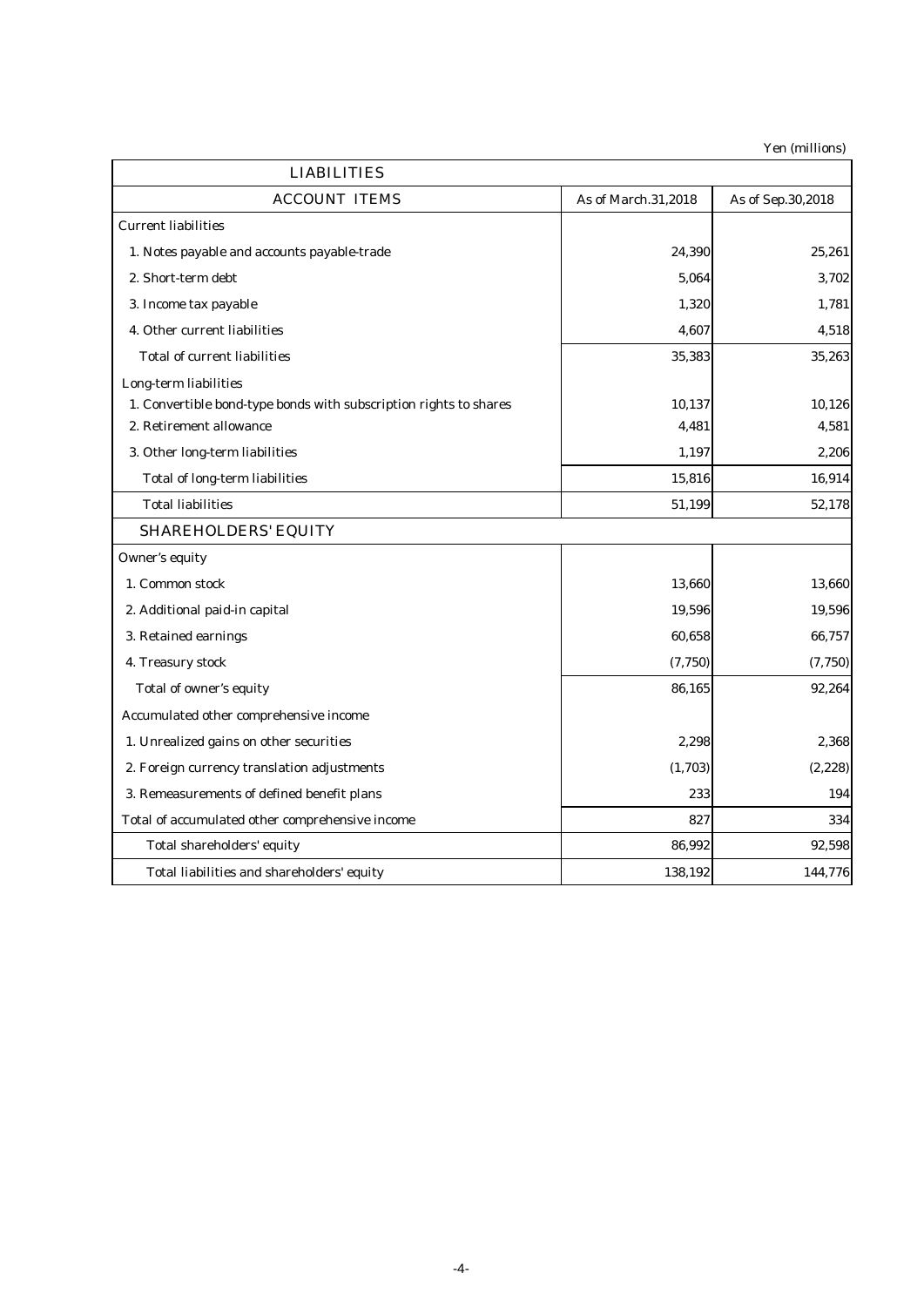# CONSOLIDATED STATEMENT OF INCOME

|                                                  |                                 | Yen (millions)                  |
|--------------------------------------------------|---------------------------------|---------------------------------|
| <b>ACCOUNT ITEMS</b>                             | Six months ended<br>Sep.30,2017 | Six months ended<br>Sep.30,2018 |
| Net sales                                        | 140,905                         | 135,995                         |
| Cost of sales                                    | 129,529                         | 124,836                         |
| Gross profit                                     | 11,376                          | 11,158                          |
| Selling, general and administrative expenses     | 5,457                           | 5,446                           |
| <b>Operating income</b>                          | 5,919                           | 5,712                           |
| Non-operating income                             | 859                             | 3,515                           |
| 1. Interest income                               | 34                              | 73                              |
| 2. Dividends received                            | 44                              | 50                              |
| 3. Exchange gain                                 | 716                             | 3,330                           |
| 4. Other                                         | 65                              | 61                              |
| Non-operating expenses                           | (109)                           | (70)                            |
| 1. Interest expenses                             | (73)                            | (64)                            |
| 2. Bond issuance costs                           | (29)                            |                                 |
| 3. Other                                         | (6)                             | (5)                             |
| <b>Ordinary income</b>                           | 6,669                           | 9,157                           |
| <b>Extraordinary income</b>                      | $\boldsymbol{2}$                | 247                             |
| 1. Gains on sales of fixed assets                | $\boldsymbol{2}$                | $\boldsymbol{2}$                |
| 2. Gains on liquidation of subsidiaries          |                                 | 240                             |
| 3. Other                                         |                                 | $\boldsymbol{4}$                |
| <b>Extraordinary loss</b>                        | (1)                             | (0)                             |
| 1. Loss on disposal and sales of fixed assets    | (0)                             | (0)                             |
| 2. Loss on sales of investment securities        | (0)                             |                                 |
| Income before income taxes                       | 6,670                           | 9,404                           |
| <b>Income taxes</b>                              | 861                             | 2,413                           |
| 1. Current income taxes                          | 931                             | 1,497                           |
| 2. Deferred income taxes                         | (70)                            | 915                             |
| Net income                                       | 5,809                           | 6,991                           |
| Profit attributable to non-controlling interests |                                 |                                 |
| Profit attributable to owners of parent          | 5,809                           | 6,991                           |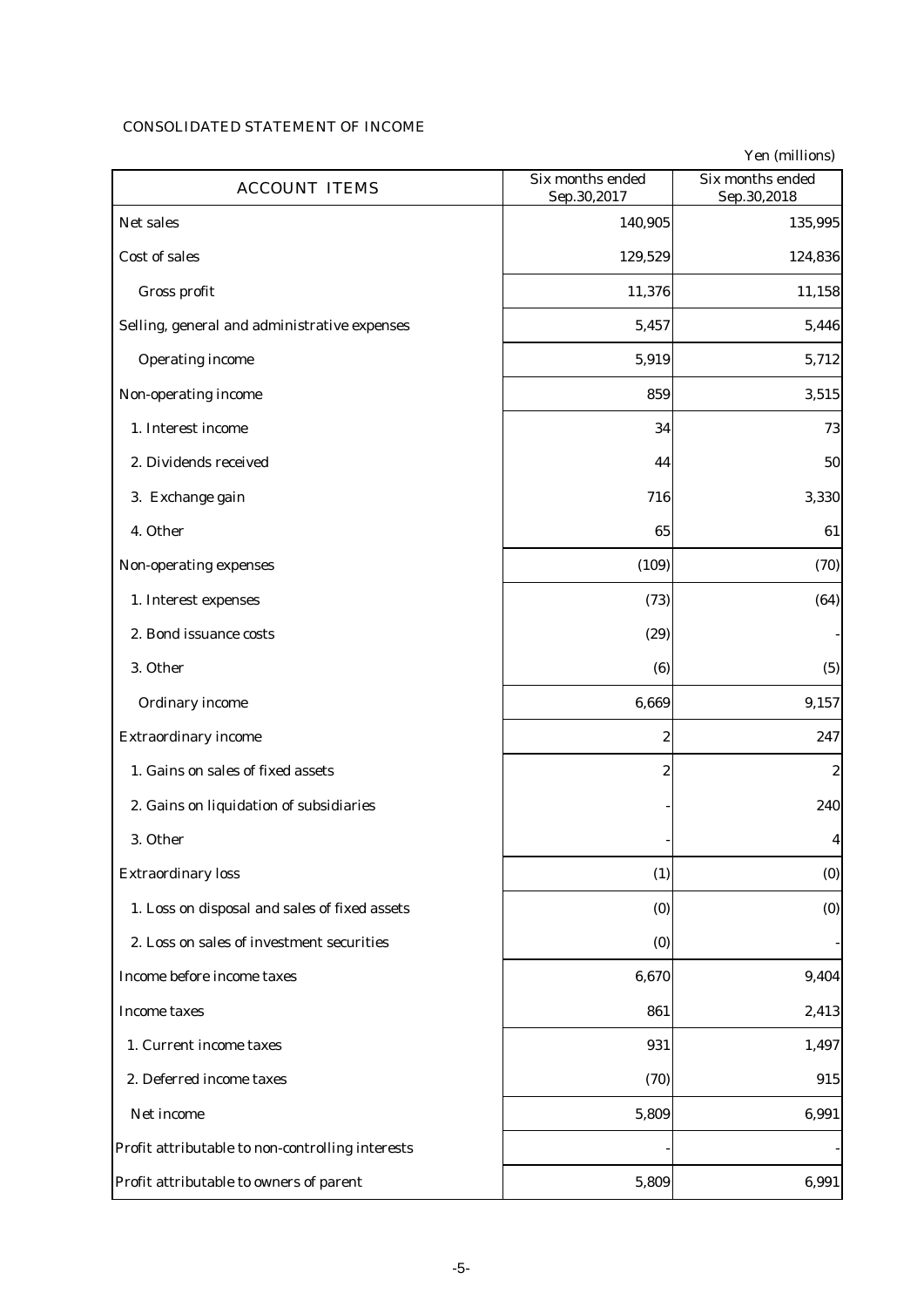# CONSOLIDATED STATEMENT OF COMPREHENSIVE INCOME

|                                                                                                                               |                                 | Yen (millions)                  |
|-------------------------------------------------------------------------------------------------------------------------------|---------------------------------|---------------------------------|
| <b>ACCOUNT ITEMS</b>                                                                                                          | Six months ended<br>Sep.30,2017 | Six months ended<br>Sep.30,2018 |
| Net income                                                                                                                    | 5,809                           | 6,991                           |
| Other comprehensive income                                                                                                    |                                 |                                 |
| Net unrealized holding gains on securities                                                                                    | 184                             | 70                              |
| Foreign currency translation adjustments                                                                                      | 10                              | (524)                           |
| Remeasurements of defined benefit plans                                                                                       | (27)                            | (38)                            |
| Total other comprehensive income                                                                                              | 167                             | (493)                           |
| Comprehensive income                                                                                                          | 5,977                           | 6,497                           |
| Comprehensive income attributable to                                                                                          |                                 |                                 |
| Comprehensive income attributable to<br>owners of parent<br>Comprehensive income attributable to<br>non-controlling interests | 5,977                           | 6,497                           |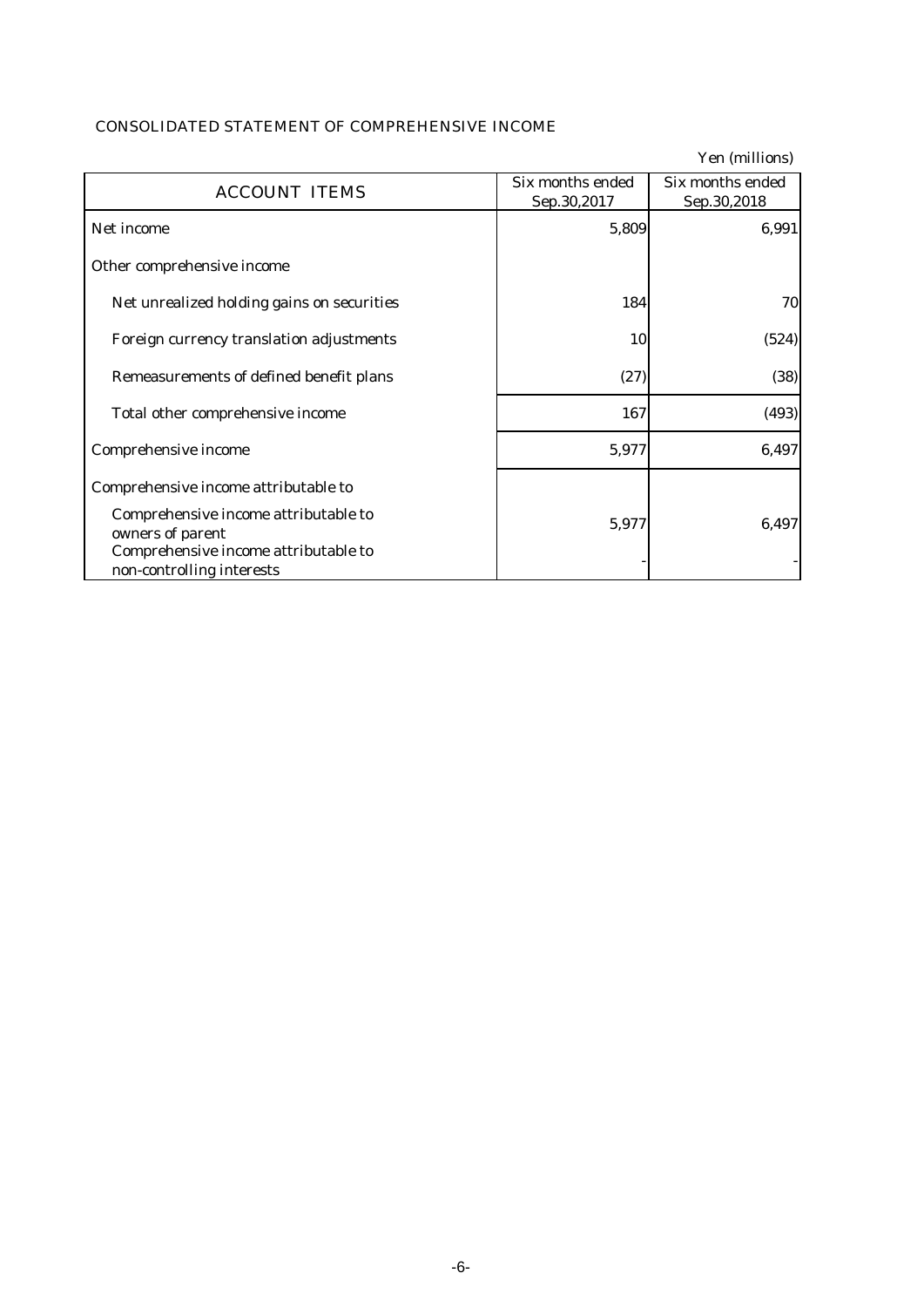### CONSOLIDATED STATEMENTS OF CASH FLOWS

|                                                                                                |                                 | Yen (millions)                  |
|------------------------------------------------------------------------------------------------|---------------------------------|---------------------------------|
| <b>ACCOUNT ITEMS</b>                                                                           | Six months ended<br>Sep.30,2017 | Six months ended<br>Sep.30,2018 |
| <b>Operating activities</b>                                                                    |                                 |                                 |
| 1. Profit before income taxes                                                                  | 6,670                           | 9,404                           |
| 2. Depreciation                                                                                | 1,529                           | 1,483                           |
| 3. Decrease (Increase) in notes and accounts receivables-trade                                 | (13, 587)                       | (9, 484)                        |
| 4. Decrease(Increase) in inventories                                                           | (14, 349)                       | (7,026)                         |
| 5. Decrease (Increase) in accounts receivables from sub-contractors                            | (745)                           | (270)                           |
| 6. Increase(Decrease) in notes and accounts payable-trade                                      | 13,905                          | (1,616)                         |
| 7. Other-net                                                                                   | 940                             | 601                             |
| Sub-total                                                                                      | (5,635)                         | (6,908)                         |
| 8. Interest and dividends - received                                                           | 76                              | 107                             |
| 9. Interest - paid                                                                             | (70)                            | (64)                            |
| 10. Income taxes - paid                                                                        | (634)                           | (1, 278)                        |
| 11. Income taxes - refunded                                                                    | 52                              | 34                              |
| Net cash provided by operating activities                                                      | (6, 212)                        | (8, 109)                        |
| <b>Investing activities</b>                                                                    |                                 |                                 |
| 1. Decrease(Increase) from deposits                                                            | (280)                           | (1,063)                         |
| 2. Capital expenditures                                                                        | (3,540)                         | (2, 262)                        |
| 3. Other-net                                                                                   | (48)                            | 103                             |
| Net cash used in investing activities                                                          | (3,869)                         | (3,223)                         |
| <b>Financing activities</b>                                                                    |                                 |                                 |
| 1. Increase(Decrease) in short-term debt                                                       | (139)                           | (1, 453)                        |
| 2. Proceeds from issuance of convertible bond-type bonds<br>with subscription rights to shares | 10,120                          |                                 |
| 3. Purchases of treasury stock                                                                 | (1)                             | (0)                             |
| 4. Dividends paid                                                                              | (297)                           | (891)                           |
| 5. Other-net                                                                                   |                                 | (5)                             |
| Net cash used in financing activities                                                          | 9,683                           | (2, 351)                        |
| Effect of exchange rate changes on cash and cash equivalents                                   | 118                             | 94                              |
| Net increase (Decrease) in cash and cash equivalents                                           | (280)                           | (13, 589)                       |
| Cash and cash equivalents at beginning of period                                               | 45,457                          | 52,405                          |
| Cash and cash equivalents at end of period                                                     | 45,176                          | 38,816                          |